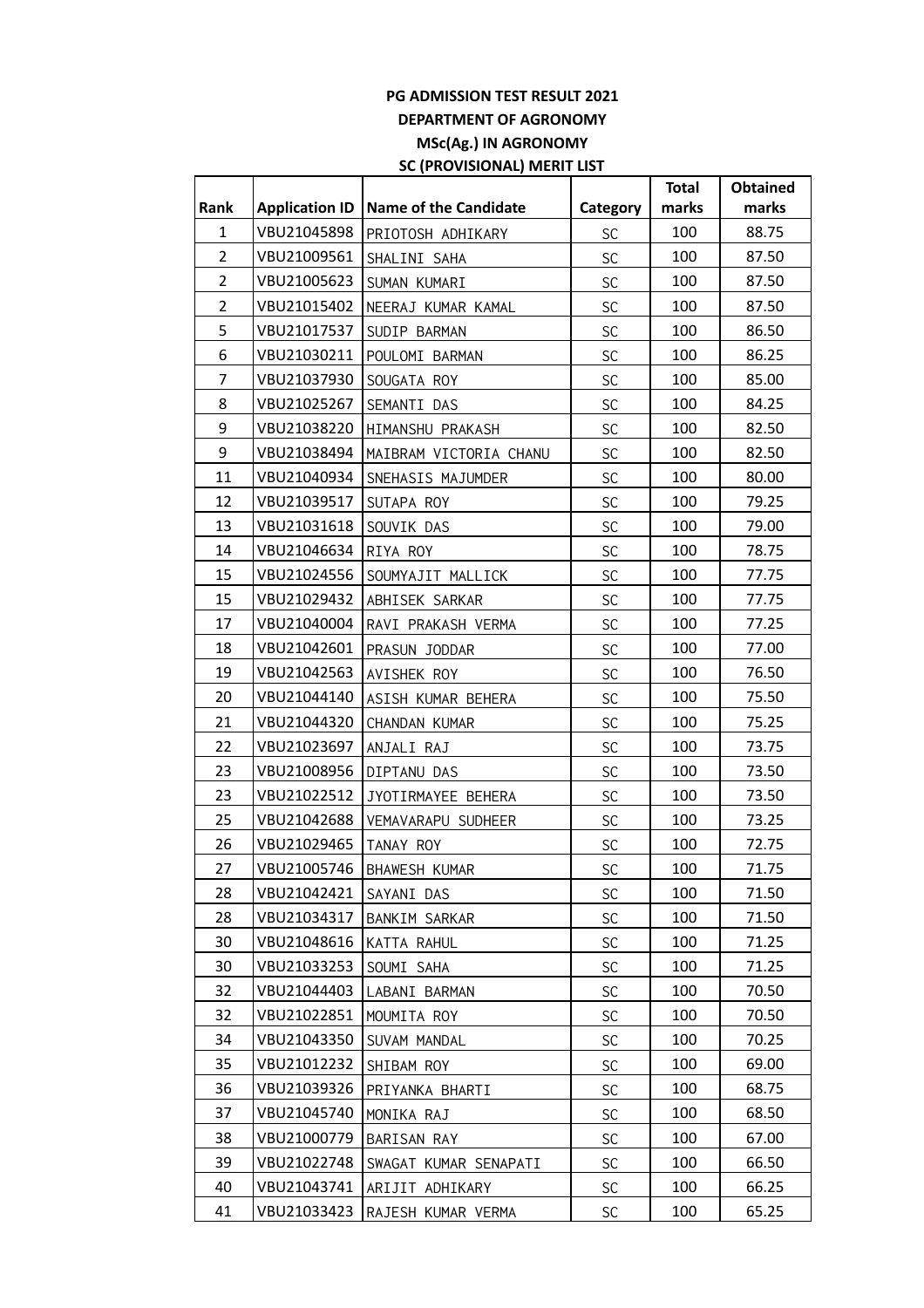## **PG ADMISSION TEST RESULT 2021 DEPARTMENT OF AGRONOMY MSc(Ag.) IN AGRONOMY SC (PROVISIONAL) MERIT LIST**

|      |                       |                           |               | <b>Total</b> | <b>Obtained</b> |
|------|-----------------------|---------------------------|---------------|--------------|-----------------|
| Rank | <b>Application ID</b> | Name of the Candidate     | Category      | marks        | marks           |
| 41   | VBU21029077           | SURENDRA KHARETIA         | SC            | 100          | 65.25           |
| 43   | VBU21018024           | MANOJIT HALDER            | SC            | 100          | 64.25           |
| 44   | VBU21033416           | NILABHRA BISWAS           | SC            | 100          | 63.75           |
| 44   | VBU21036900           | PRAGNYA BHARGABI UTTARASI | SC            | 100          | 63.75           |
| 46   | VBU21040159           | INDRANI SAHA              | SC            | 100          | 62.75           |
| 47   | VBU21023096           | BHUPESH TANDAN            | SC            | 100          | 62.50           |
| 48   | VBU21029817           | GOPAL MISTRY              | SC            | 100          | 62.25           |
| 49   | VBU21002651           | SOURADIP DAS              | SC            | 100          | 61.25           |
| 49   | VBU21008639           | SURYA PRATAP LAHRE        | SC            | 100          | 61.25           |
| 51   | VBU21029940           | AKASH KUMAR KAMAL         | SC            | 100          | 60.75           |
| 52   | VBU21041982           | SUMIT SARKAR              | SC            | 100          | 55.50           |
| 53   | VBU21040530           | PRIYANKA KUMARI           | SC            | 100          | 55.25           |
| 54   | VBU21036629           | NANCY KHWAIRAKPAM         | SC            | 100          | 55.00           |
| 55   | VBU21047353           | KAUSHAL DAYMA             | SC            | 100          | 53.25           |
| 56   | vbu21039810           | MANOJ CHAYAL              | SC            | 100          | 53.00           |
| 56   | VBU21030210           | AYUSHI KHAMARI            | SC            | 100          | 53.00           |
| 58   | VBU21044561           | RANJANA                   | SC            | 100          | 52.50           |
| 59   | VBU21048082           | GUMPULA PARIMALADEVI      | SC            | 100          | 51.75           |
| 60   | VBU21012342           | GULSHAN KUMAR RATRE       | SC            | 100          | 50.50           |
| 60   | VBU21010338           | AMARENDRA NATH SINGHA     | SC            | 100          | 50.50           |
| 62   | VBU21025247           | NIRBAN MONDAL             | SC            | 100          | 47.25           |
| 62   | VBU21028387           | RATNESH KUMAR AHIRE       | SC            | 100          | 47.25           |
| 64   | VBU21040207           | MADHURIMA BAURI           | SC            | 100          | 46.00           |
| 65   | VBU21044150           | DIKSHA KUMARI             | SC            | 100          | 45.25           |
| 65   | VBU21015977           | SUDATTA MONDAL            | SC            | 100          | 45.25           |
| 67   | VBU21046176           | ABHIMANYU KUMAR           | SC            | 100          | 43.50           |
| 67   | VBU21019314 SANGEETA  |                           | $\mathsf{SC}$ | 100          | 43.50           |
| 69   | VBU21048485           | ABHISHEKH ARUN S          | <b>SC</b>     | 100          | 42.50           |
| 70   | VBU21014723           | ANKITA SARKAR             | SC            | 100          | 42.25           |
| 71   | VBU21019827           | SHASHI KANT               | SC            | 100          | 40.50           |
| 72   | VBU21018029           | KARAN KUMAR               | SC            | 100          | 39.50           |
| 73   | VBU21029923           | TULIKA ROY                | <b>SC</b>     | 100          | 39.00           |
| 74   | VBU21049135           | ANKIT RAJ                 | <b>SC</b>     | 100          | 36.75           |
| 74   | VBU21036810           | SUSHANTA KUMAR BARMAN     | SC            | 100          | 36.75           |
| 76   | VBU21044516           | AGNIV MANDAL              | SC            | 100          | 36.50           |
| 77   | VBU21049044           | NINGTHOUJAM KIRAN DEVI    | <b>SC</b>     | 100          | 36.25           |
| 78   | VBU21016893           | RANDHIR KUMAR PASWAN      | <b>SC</b>     | 100          | 34.25           |
| 79   | VBU21046779           | RAJANI BALA               | SC            | 100          | 33.25           |
| 80   | VBU21007465           | NILOTPAL DAS              | <b>SC</b>     | 100          | 31.50           |
| 81   | VBU21031164           | SUJIT SIDDHA              | <b>SC</b>     | 100          | 28.25           |
| 82   | VBU21002743           | AMIT SINGHA               | <b>SC</b>     | 100          | 27.25           |